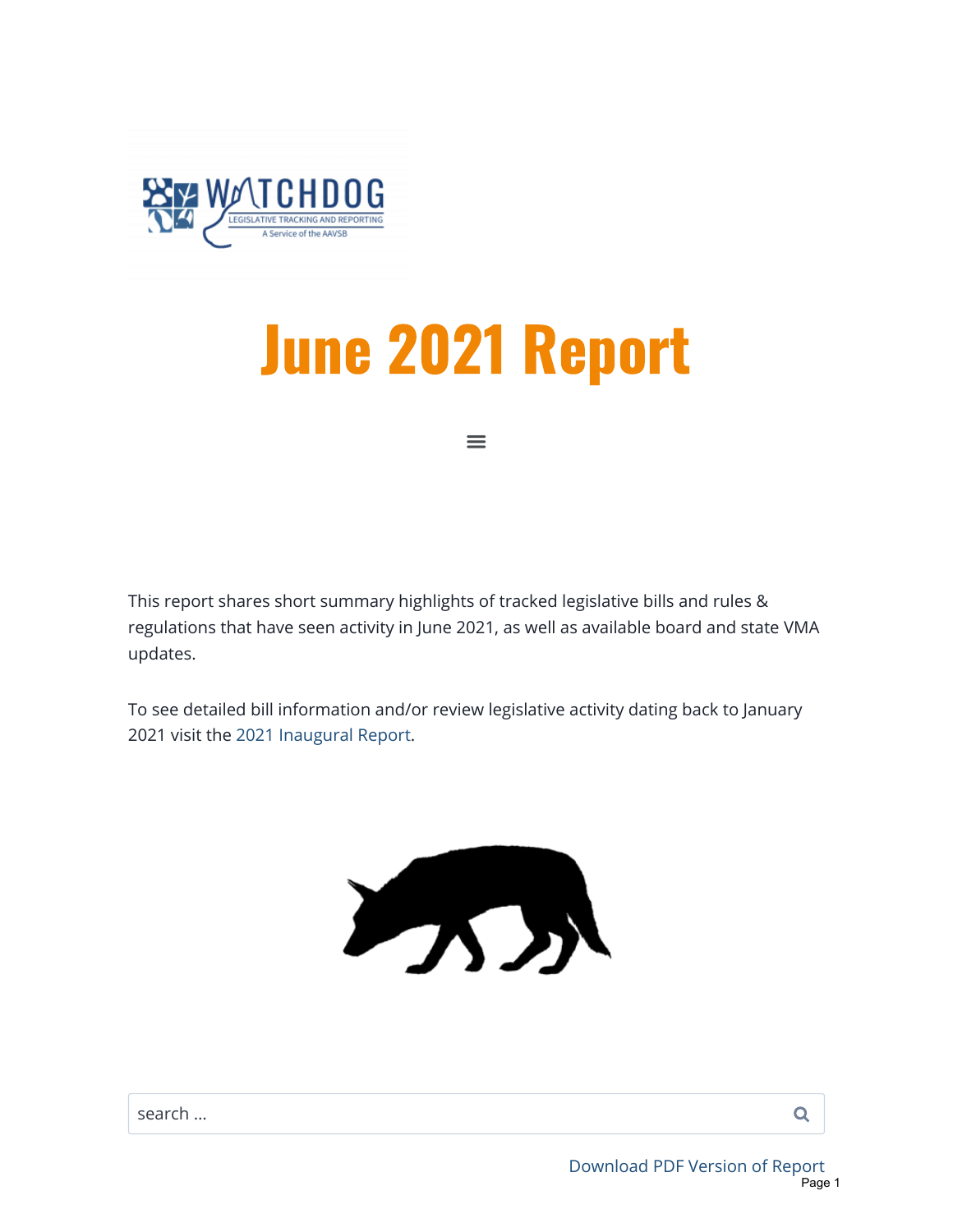## TABLE OF CONTENTS [1. Legislative Activity](#page-1-0) [1.1 Passed](#page-1-1) [1.2 Crossed Over](#page-3-0) [1.3 Introduced](#page-4-0) [2. Rules & Regulations Activity](#page-4-1) [3. Board Watch](#page-8-0) 4. [VMA Updates](#page-10-0)

## 1. Legislative Activity

<span id="page-1-0"></span>Note: Filtered into sections by bill status, then listed by bill topic in alphabetical order.

*There are 16 passed bills, 8 bills that have crossed over, 3 bills introduced, and 0 dead bills:*

### <span id="page-1-1"></span>*1.1 Passed*

#### **[Education \(1\)](https://aavsbmemberservices.org/june-2021-report/)**

[TX HB1259](https://www.billtrack50.com/billdetail/1279306/25693) creates a rural veterinarian incentive program.

#### **[Non-economic Damages \(1\)](https://aavsbmemberservices.org/june-2021-report/)**

Maine passed [LD535](https://www.billtrack50.com/billdetail/1324066/25693) providing for the well-being of companion animals upon the dissolution of marriages.

#### **[PMP \(1\)](https://aavsbmemberservices.org/june-2021-report/)**

Colorado passed [HB1012](https://www.billtrack50.com/billdetail/1317211/25693) expanding the PMP to include all prescription drugs, however, veterinarians are voluntary participants. The bill was amended to require a study to determine whether or not to expand PMP to include all prescription drugs.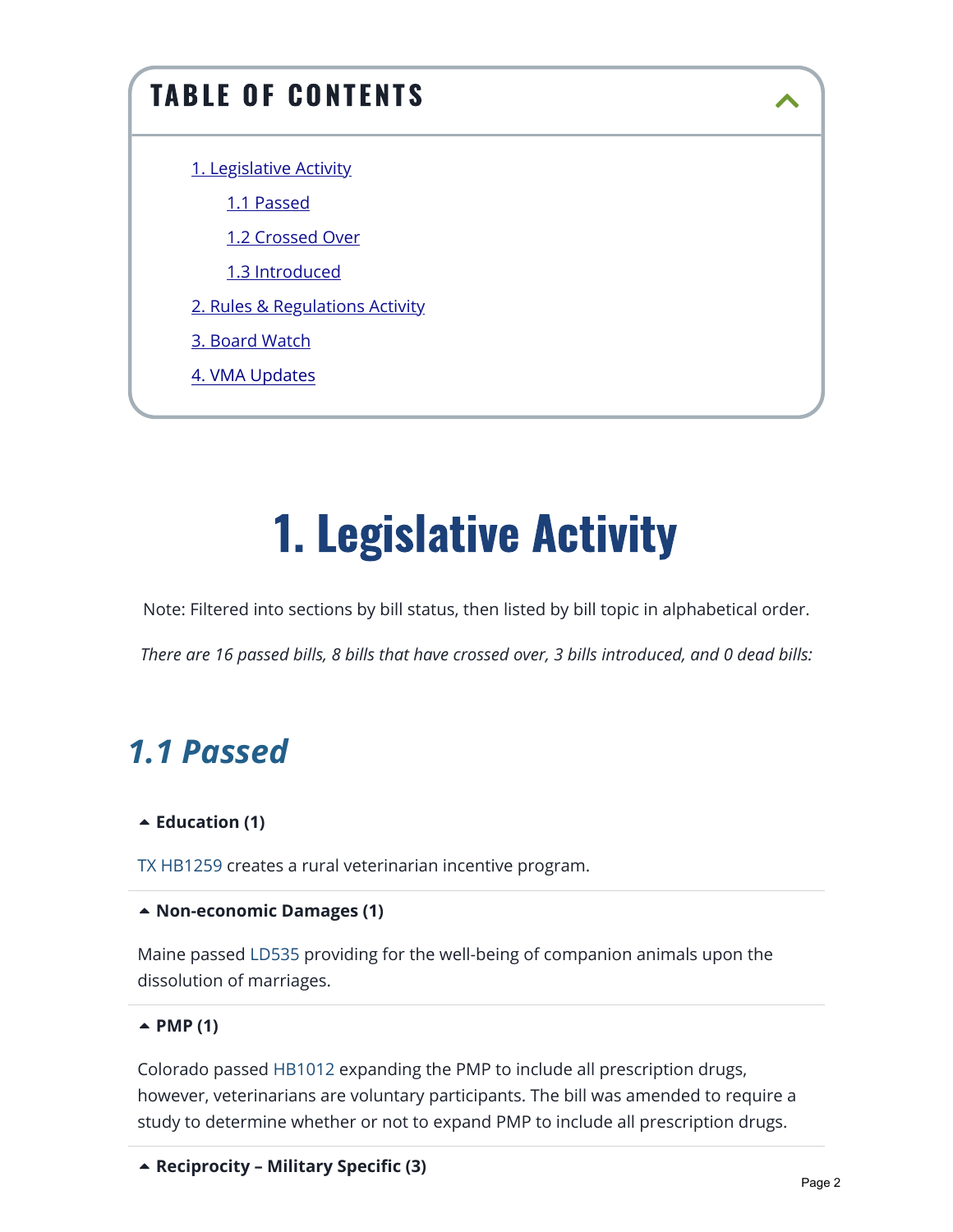Michigan passe[d SB0157](https://www.billtrack50.com/billdetail/1352316/25693) and [SB0312](https://www.billtrack50.com/billdetail/1352316/25693) creating occupational licensing reciprocity for veterans, military service members, and their dependents who hold an out-of-state license. (Includes veterinarians)

Maine passed [LD374](https://www.billtrack50.com/billdetail/1305024/25693) allowing active duty service members and their spouses to apply for temporary occupational licenses.

#### **[State Appropriations \(3\)](https://aavsbmemberservices.org/june-2021-report/)**

#### [IA HF868](https://www.billtrack50.com/billdetail/1358060/25693), [NV SB412](https://www.billtrack50.com/billdetail/1365032/25693), and [TX HB2](https://www.billtrack50.com/billdetail/1332054/25693) all passed

#### **[State Vet/Board Issues \(3\)](https://aavsbmemberservices.org/june-2021-report/)**

[CT HB06666](https://www.billtrack50.com/billdetail/1351373/25693) Concerning investigations of allegations against veterinarians for acts or omissions: Removes the restriction that the owner of any animal that is subject of an investigation not be allowed to be deemed as a third party to the investigation. This bill requires The Department of Public Health to provide information to a person who filed a complaint against a veterinarian when the case is closed with no finding. This applies to cases where DPH made a finding of no probable cause or failed to make a finding within the required 12- month investigation period. This bill also specifically extends to veterinarian investigations certain existing procedures that apply to investigations of several other DPH-licensed health professionals. For example, among these procedures:

- The complainant must be given an opportunity to review, at DPH, certain records related to the complaint;
- Before resolving the complaint with a consent order, DPH must give the complainant at least 10 business days to submit an objection; and
- If a hearing is held after a probable cause finding, DPH must give the complainant a copy of the hearing notice with information on the opportunity to present oral or written statements.

Oregon passed [SB103](https://www.billtrack50.com/billdetail/1265838/25693), transferring the duties of preparing written animal emergency operations from the Office of Emergency Management to the State Department of Agriculture (i.e. evacuations).

[TX SB713](https://www.billtrack50.com/billdetail/1341965/25693) requires the vet med board to provide a copy of each complaint to the license holder 14 days before any response is due.

#### **[Vaccinations/Rabies \(3\)](https://aavsbmemberservices.org/june-2021-report/)**

[CT HB06504](https://www.billtrack50.com/billdetail/1326761/25693) changes the requisite quarantine period for an animal attacked and possibly exposed to rabies from 6 to 4 months – **was amended to include VCPR language which does not allow the establishment of a VCPR via telehealth.**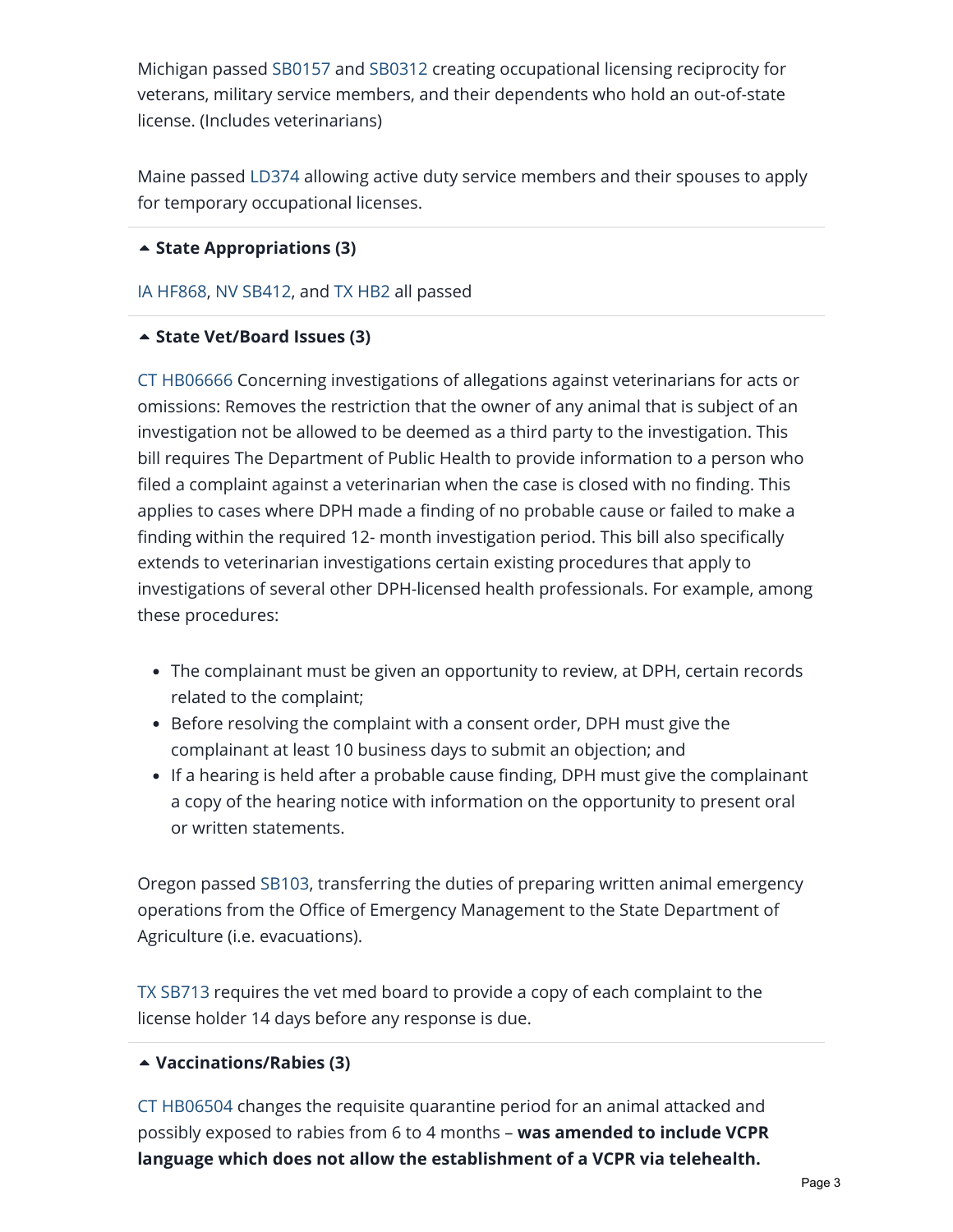[DE HB4](https://www.billtrack50.com/billdetail/1341086/25693) requires a veterinarian to report rabies within 12 hours to the Department of Agriculture for animals, or the Division of Public Health for humans.

[ME LD103](https://www.billtrack50.com/billdetail/1291699/25693) requires dogs over 3 months to be vaccinated for rabies and receive a booster one year later.

#### **[Veterinarian Immunity \(1\)](https://aavsbmemberservices.org/june-2021-report/)**

[TX HB2850](https://www.billtrack50.com/billdetail/1337819/25693) provides immunity for helping an injured animal and adds confidentiality language to statute.

### <span id="page-3-0"></span>*1.2 Crossed Over*

Note: Crossed over bills are bills that originate in one chamber (e.g., House or Senate) then *cross over* to the other chamber to be considered before the end of the session.

#### **[Cannabis \(1\)](https://aavsbmemberservices.org/june-2021-report/)**

[CT SB0118](https://www.billtrack50.com/billdetail/1379333/25693) restricts an establishment from producing, manufacturing, or selling cannabis that is intended for use or consumption by animals. Classifies providing cannabis to a domesticated animal as a class C misdemeanor.

#### **[Miscellaneous \(2\)](https://aavsbmemberservices.org/june-2021-report/)**

[CA AB1282](https://www.billtrack50.com/BillDetail/1323492) permits a registered veterinary technician or veterinary assistant to collect blood from an animal for the purpose of transferring or selling the blood and blood component products to a licensed veterinarian at a registered premise, under the direct or indirect supervision of a licensed veterinarian, as specified.

[RI S0489](https://www.billtrack50.com/billdetail/1338448/25693) establishes a process for the donation of unused medications and outlines veterinarian reissuance processes.

#### **[Reciprocity/Mobility \(1\)](https://aavsbmemberservices.org/june-2021-report/)**

[NH SB58](https://www.billtrack50.com/billdetail/1276232/25693) requires all boards to grant a license of an individual licensed/certified in another state if standards are equivalent.

#### **[Reporting Animal Cruelty \(1\)](https://aavsbmemberservices.org/june-2021-report/)**

[NY S05023](https://www.billtrack50.com/billdetail/1324824/25693) requires veterinarians to report suspected animal cruelty.

```

State Vet/Board Issues (1)
```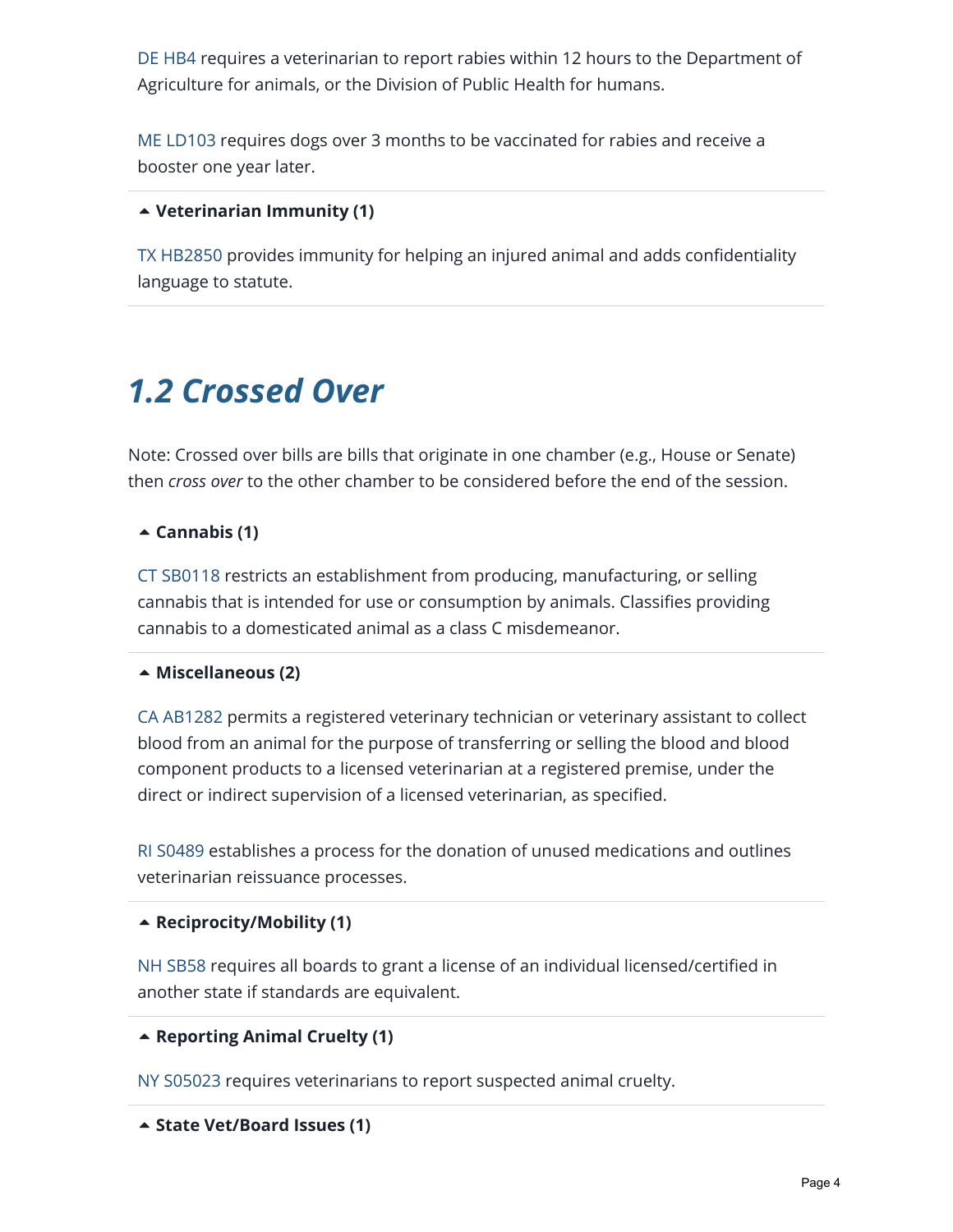[NH HB2](https://www.billtrack50.com/billdetail/1335168/25693) adds the Board of Veterinary Medicine from the Division of Technical Professions to the Office of Professional Licensure and Certification.

#### **[Vaccinations/Rabies \(1\)](https://aavsbmemberservices.org/june-2021-report/)**

[NJ A1219](https://www.billtrack50.com/billdetail/1169285/25693) requires the owner of an animal to be notified of the rabies testing process and the possibility of decapitation. The owner may request, at their own expense, brain removal. The bill also requires vets, vet techs, and assistants to take a sensitivity training course.

#### **[Veterinary Technician - Licensing \(1\)](https://aavsbmemberservices.org/june-2021-report/)**

[CA AB1535](https://www.billtrack50.com/billdetail/1323698/25693) limits the examination for vet techs to a national licensing exam.

### <span id="page-4-0"></span>*1.3 Introduced*

#### **[State Boards - Licensing \(2\)](https://aavsbmemberservices.org/june-2021-report/)**

[NY A07597](https://www.billtrack50.com/billdetail/1374476/25693) removes the requirement of a veterinarian license applicant to be a citizen.

[MA H334](https://www.billtrack50.com/billdetail/1358413/25693) changes the veterinary licensing fee requirement from annually before March 1st, to biannually before January 1st. Hearing 06/14/2021, 1:00pm

#### **[Veterinary - Loan Redemption \(1\)](https://aavsbmemberservices.org/june-2021-report/)**

[NJ A5117](https://www.billtrack50.com/billdetail/1251581/25693) provides loan redemption for certain veterinarians who work at an approved site for five years; annually appropriates \$500,000.

## <span id="page-4-1"></span>2. Rules & Regulations Activity

**[Iowa](https://aavsbmemberservices.org/june-2021-report/)**

**ADOPTED AND FILED:**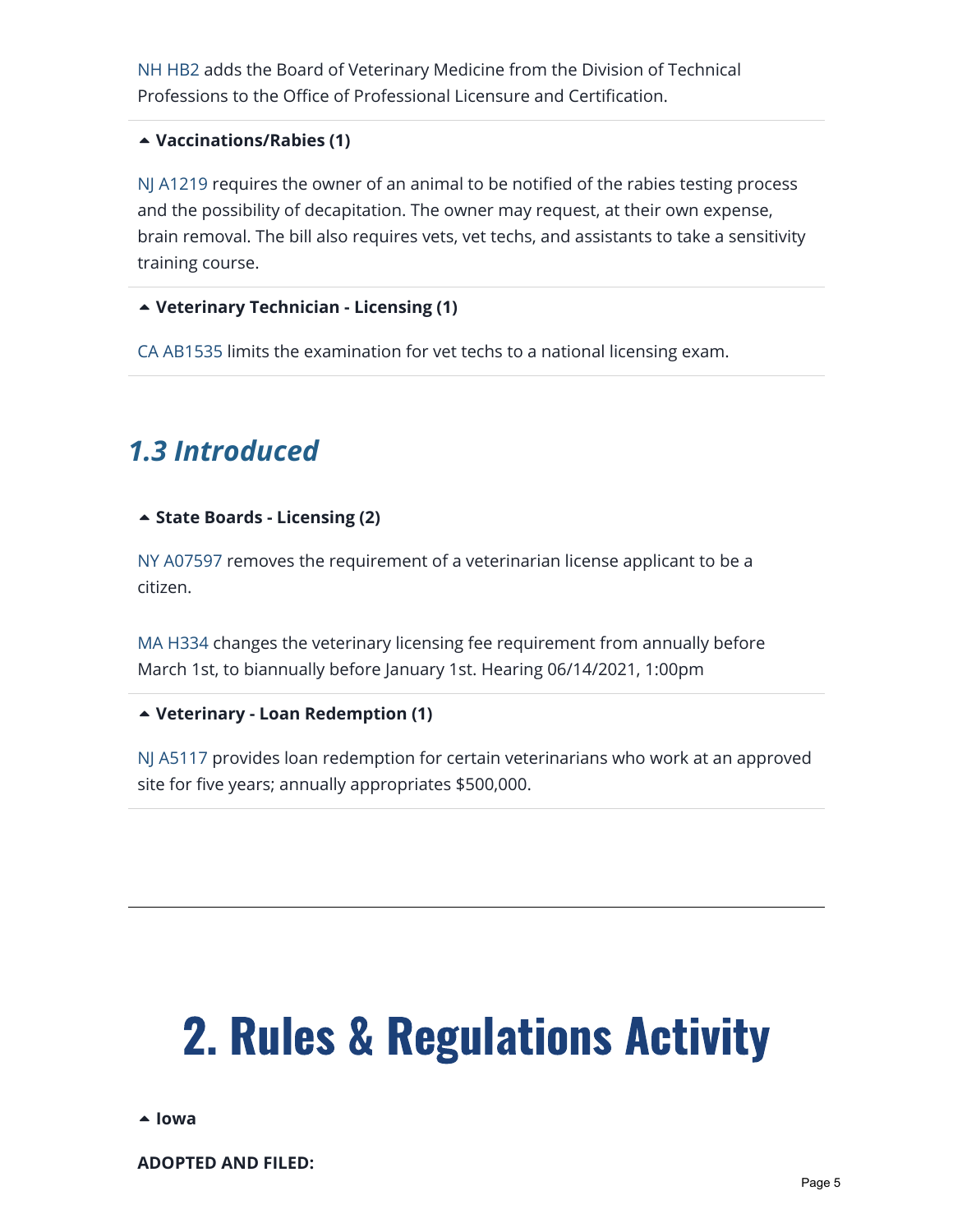- [Licensure by verification](https://www.legis.iowa.gov/docs/aco/arc/5638C.rtf): This rulemaking implements 2020 Iowa Acts, House File 2627, by allowing a veterinarian licensed in another jurisdiction to more easily obtain an Iowa license, so long as the veterinarian is an Iowa resident or is married to an active duty member of the military who is relocated to Iowa on a permanent basis.
- [Registration as a veterinary technician by verification:](https://www.legis.iowa.gov/docs/aco/arc/5639C.rtf) This rulemaking implements 2020 Iowa Acts, House File 2627, by allowing a veterinary technician registered or licensed in another jurisdiction to more easily obtain an Iowa registration, so long as the veterinary technician is an Iowa resident or is married to an active-duty member of the military who is relocated to Iowa on a permanent basis.
- [Prescribing and dispensing a drug directly to a client](https://www.legis.iowa.gov/docs/aco/arc/5640C.rtf): This amendment allows a licensed veterinarian to prescribe and dispense a drug directly to a customer upon request unless prohibited by state or federal law. The veterinarian may charge a fee for doing so. The new language does not apply to livestock.
- [Licensure by verification](https://www.legis.iowa.gov/docs/aco/arc/5641C.rtf): This rulemaking updates the fee schedule for veterinarians by adding a new \$50 application fee for license by verification.

#### Notice of Intended Action

- [Waivers, amendments to ch. 14](https://www.legis.iowa.gov/docs/aco/arc/5656C.rtf): This proposed rulemaking implements 2020 Iowa Acts, House File 2389, by removing references to "variances" within Chapter 14 and updates the process by which the Board publishes rule waivers. *Comments due 06/22/21 by 4:30*
- [Principles of veterinary medical ethics](https://www.legis.iowa.gov/docs/aco/arc/5669C.rtf): This proposed rulemaking establishes Iowa's principles of veterinary medical ethics which licensed veterinarians must abide by. These ethics rules are based on the American Veterinary Medical Association's Principles of Veterinary Medical Ethics, which the Board currently utilizes. Licensed veterinarians who violate the ethics rules may be subject to discipline by the Board.*Comments due 06/30/21 by 4:30*
- "Item3. Adopt the following**new**subrule 10.6(3):

#### **10.6(3)***Principles of veterinary medical ethics…*

**(**10) A veterinarian shall not advertise a specialty or claim to be a specialist when not a diplomate of a veterinary specialty organization recognized by the AVMA.

*b. Veterinarian-client-patient relationship ethics.*A veterinarian shall not engage in the practice of veterinary medicine without a valid VCPR as defined in these rules.

*c. Veterinarian-client communication; documentation of informed consent.*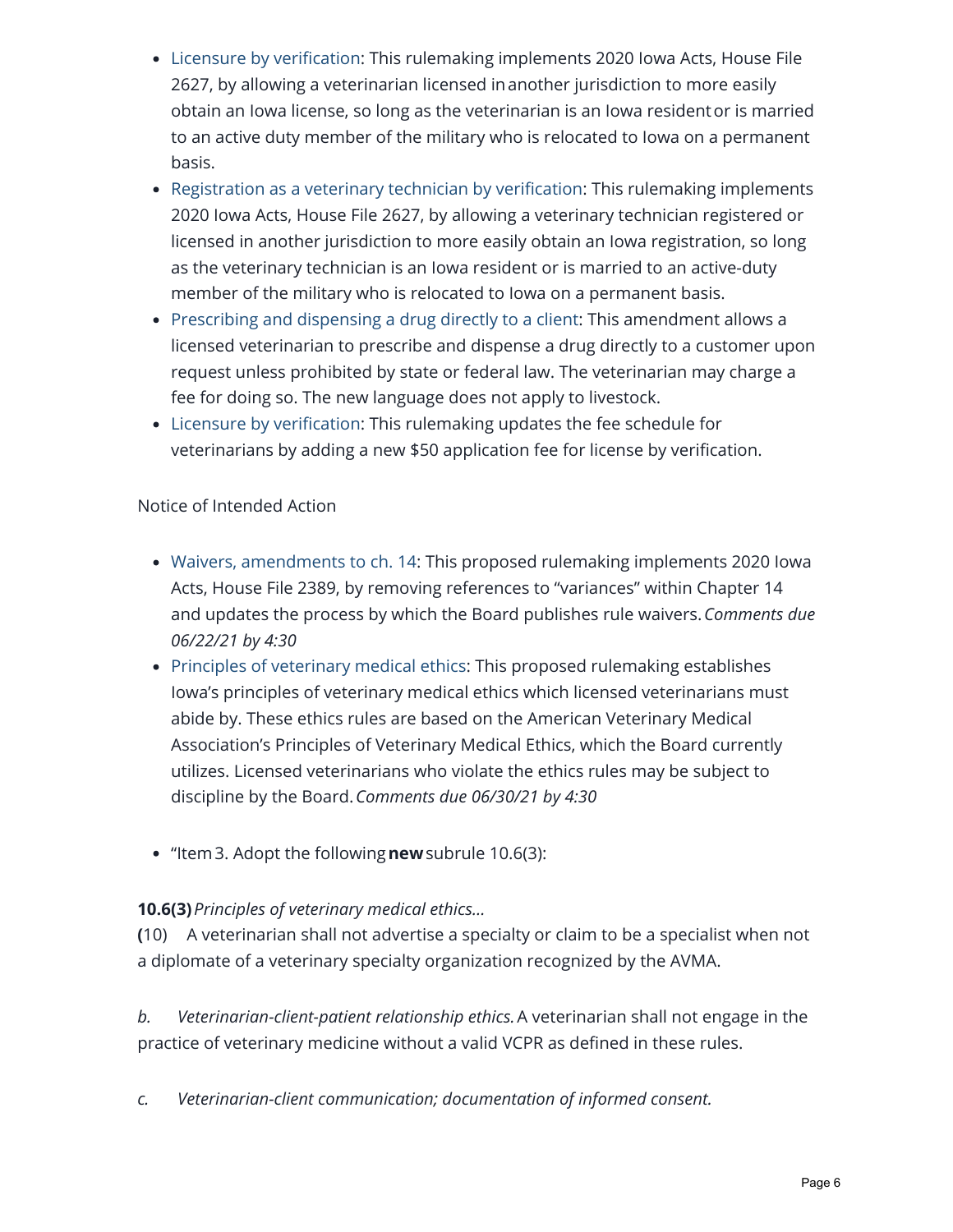(1) A veterinarian shall explain to clients how any diagnostic tests offered would help diagnose a patient's medical condition.

 (2) A veterinarian is responsible for professional communication directly with the client regarding diagnosis, options for treatment(s), expected cost of treatment(s), expected outcome of treatment(s), and the potential risks associated with each treatment regimen, as well as the client's ability to decline treatment(s). Client consent for the treatment(s) shall be documented in the patient's medical records. A veterinary assistant may communicate the information listed in this subparagraph to the client under the direct supervision of an Iowa-licensed veterinarian.

#### *d. Veterinary medical records.*

 (1) Complete, accurate and legible medical records that are considered to meet the prevailing standard of the practice of veterinary medicine are required by the board. Medical records are vitally important in any board review of a complaint against a licensee.

 (2) Any controlled substances administered to a patient must be written into the patient's medical record and shall include the drug name, the date the drug was administered, the amount of drug administered, the frequency of drug administration, and the prescribing (and administering, if different) veterinarian's name, as required by rules  $811 - 12.2(169)$  to  $811 - 12.4(169)$ . This requirement is in addition to regulations and requirements promulgated by the Iowa board of pharmacy, U.S. Drug Enforcement Administration, and any other applicable governmental agency. Violating or failing to comply with a state or federal law or regulation relating to the storing, labeling, prescribing, or dispensing of controlled substances shall be deemed unethical.

 (3) Humane euthanasia of animals is an ethical veterinary procedure. A veterinarian can refuse to perform euthanasia."…

#### **[Oregon](https://aavsbmemberservices.org/june-2021-report/)**

[Notice of Proposed Rulemaking](https://secure.sos.state.or.us/oard/viewRedlinePDF.action?filingRsn=47433) – Minimum Veterinary Practice Standards – Hearing 08/20/2021 AMEND: 875-015-0030

RULE SUMMARY: Amending to correspond with a recent rule change in OAR 875-011- 0010 requiring documented consent prior to performing diagnostics, treatment, or performing surgery. Amending to clarify that if a client accepts or declines any diagnostics, tests, or other recommended treatments, it shall be noted in the medical record.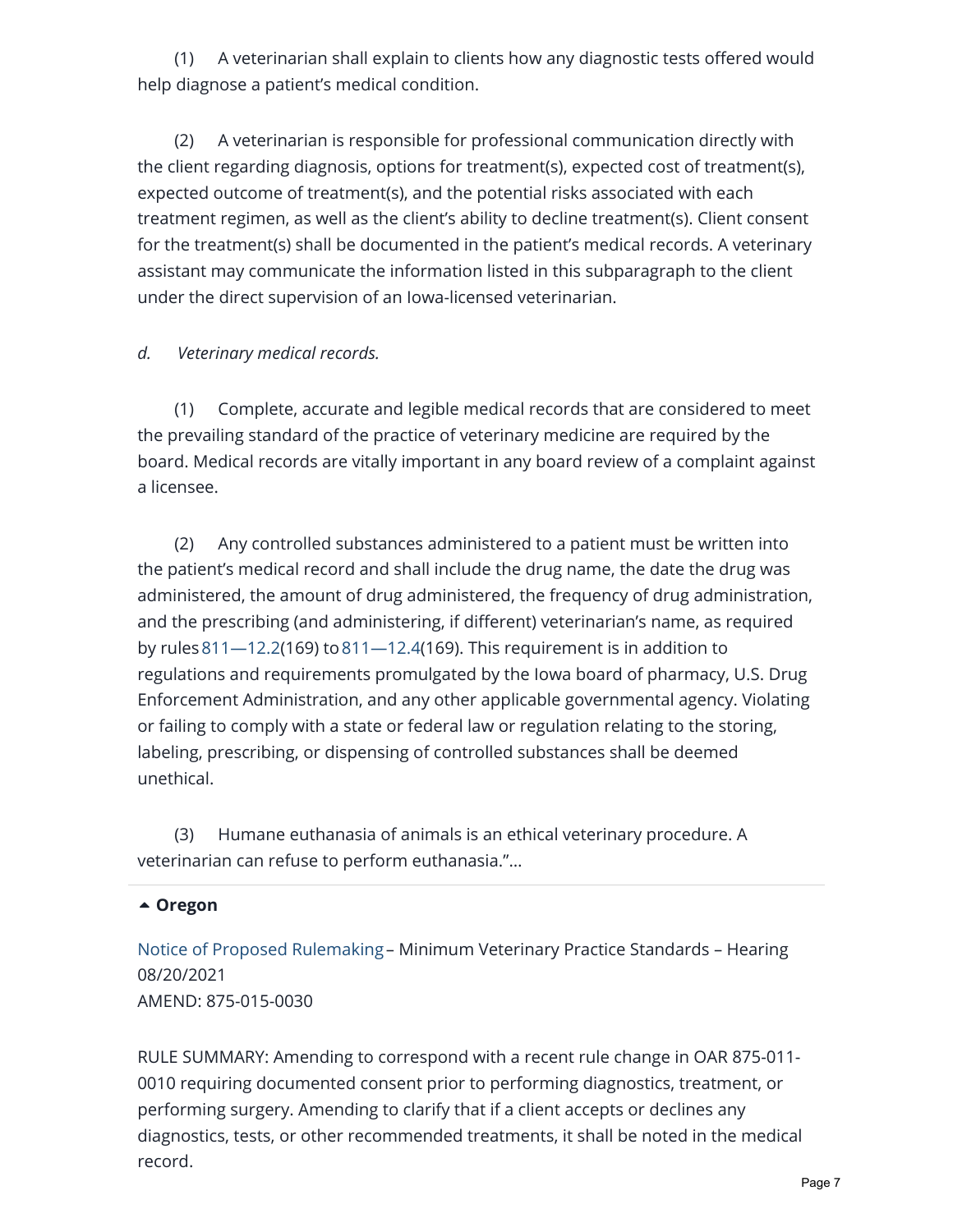#### CHANGES TO RULE:

#### 875-015-0030 Minimum Veterinary Practice Standard

[Notice of Proposed Rulemaking](https://secure.sos.state.or.us/oard/viewRedlinePDF.action?filingRsn=47434) – Minimum Standards for Veterinary Drugs – Hearing 08/20/2021 AMEND: 875-015-0040

RULE SUMMARY: Amending to clarify "Pharmacy" self-inspection checklist; Amending to require pharmacy inspection checklist as part of registration; Amended to include all prescription labeling requirements; Amended separating facility and managing veterinarian responsibilities from responsibilities of all licensees; Amended to include that it is the Managing Veterinarian responsibility to ensure that all agents, licensees, and employees of the facility are in compliance with this rule.

[Notice of Proposed Rulemaking](https://secure.sos.state.or.us/oard/viewRedlinePDF.action?filingRsn=47435) – Definitions – Hearing 08/20/2021

#### AMEND: 875-005-0005

RULE SUMMARY: Amended to include the definition of Principal, Facility Owner, Licensee Portal, satellite unit, and Facility Registration; Put in alphabetical order; renumbered; Clarified definitions of Veterinary Medical Facility to include "Fixed Location Facility", "Mobile Facility" and "House Call Facility".

#### **[Wyoming](https://aavsbmemberservices.org/june-2021-report/)**

Chapter 8: Definitions, License, and Permit (effective 05/13/21)

- Changes incorporation by reference references
- Adds license by endorsement (for veterinarians who have been practice 5 years prior to application)
- Adds emergency relief license a license that lapsed due to non-renewal may be emergently reactivated

Chapter 9: Standards of Professional Conduct (effective 05/13/21)

Allows a patient's veterinary medical records and information about the medical condition to be furnished without client authorization under the certain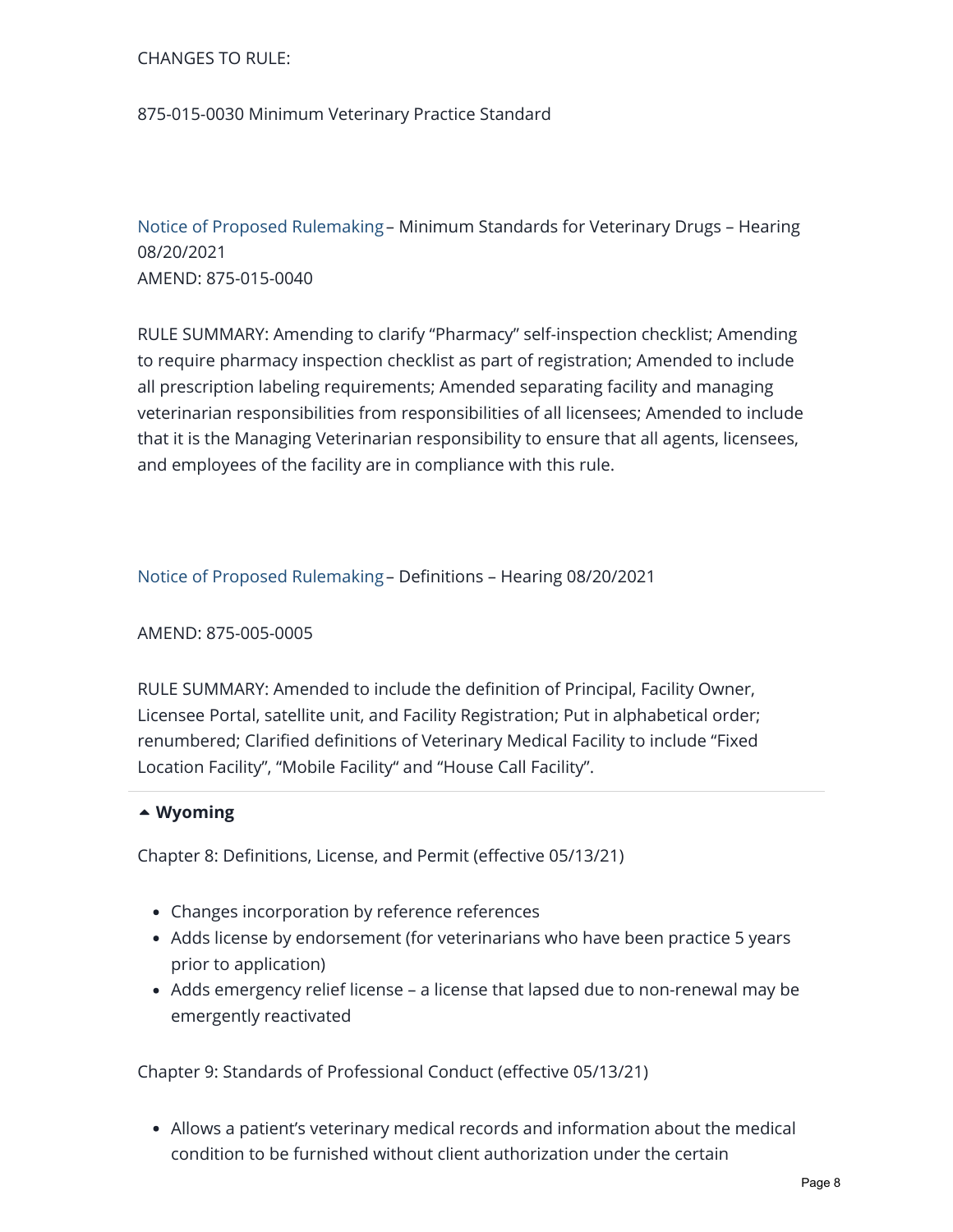circumstances

• For the purposes of this section, a "locum veterinarian" or "relief veterinarian" is a licensed veterinarian who temporarily fills the position of a veterinary clinic's permanent staff member for any reason.

Repeal Chapter 14: Application Review, Complaints, and Hearing Procedures

Adds Chapter 16: Principles of Veterinary Medical Ethics of the Board (effective 05/13/21):

…

(b) A veterinarian shall provide competent veterinary medical clinical care under the terms of a veterinarian-client-patient relationship (VCPR), with compassion and respect for animal welfare and human health.

(c) It is unethical to engage in the practice of veterinary medicine without a VCPR.

## 3. Board Watch

#### <span id="page-8-0"></span>**[Alaska \[Regulations\]](https://aavsbmemberservices.org/june-2021-report/)**

At their June meeting, The Alaska Board of Veterinary Examiners proposed to adopt [regulations](https://www.commerce.alaska.gov/web/portals/5/pub/VET_Regs_0421.pdf) regarding examinations, veterinarian-client-patient relationships, the prescription drug monitoring program, and definitions. The new language allows for a veterinarian to delegate PDMP responsibilities to another veterinarian or veterinary technician within their practice. The proposed definition for a VCPR allows for the establishment through electronic means in remote regions where there are no locally available veterinarians.

#### **[British Columbia \[Telemedicine\]](https://aavsbmemberservices.org/june-2021-report/)**

The College of Veterinarians of British Columbia has comprised a working group for telemedicine, which meets weekly and could possibly help lower the stress on clinics as they look towards signing up teletriage companies to assist in alleviating the workload in their practices. The draft to-date is qui long and draws from various other telemedicine documents produced by Colleges in other provinces, the CVMA as well as Telus, and will be refined to meet the needs of the CVBC. The working group wants to Page 9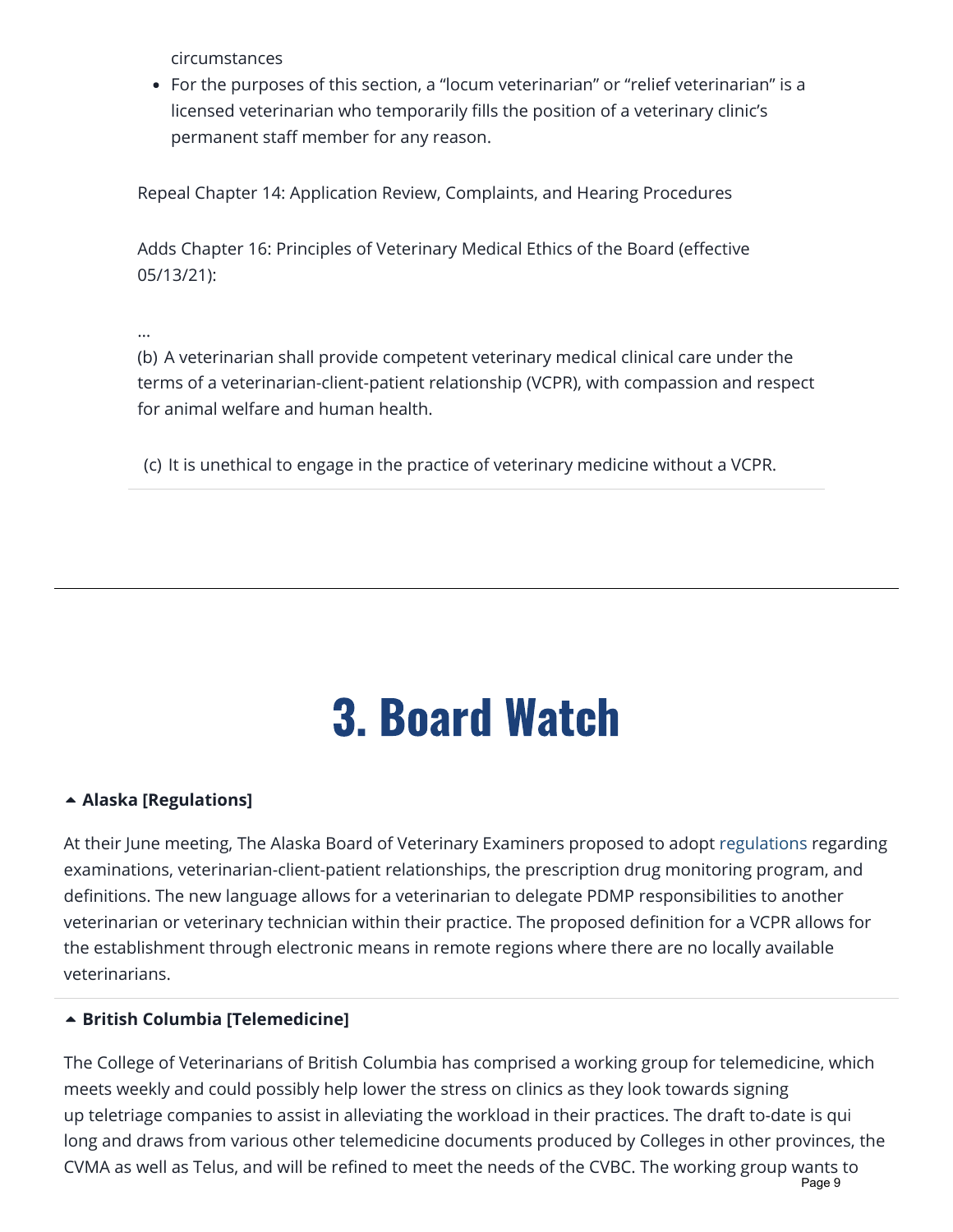ensure that the document provides solid direction for registrants to use when starting any telemedicine appointment.

#### **[California \[Regulations\]](https://aavsbmemberservices.org/june-2021-report/)**

Veterinary Medical Board has proposed modifications to the text of section 2006, article 1, division 20, [title 16 of the California Code of Regulations, and to the document entitled "Veterinary Medical Board](https://www.vmb.ca.gov/laws_regs/disciplinary_guidelines_docmod.pdf) Disciplinary Guidelines, July 2012 Edition"

#### **[Kentucky \[Statutes\]](https://aavsbmemberservices.org/june-2021-report/)**

The Board has been discussing the modernization of their Practice Act

- Continue [KRS 321.181](https://apps.legislature.ky.gov/law/statutes/statute.aspx?id=45321) Definitions for chapter, starting with "Practice of Veterinary Medicine"
- [KRS 321.190](https://apps.legislature.ky.gov/law/statutes/statute.aspx?id=45323) License required to practice veterinary medicine
- [KRS 321.193](https://apps.legislature.ky.gov/law/statutes/statute.aspx?id=45324) Veterinarian's License Requirements
- [KRS 321.200](https://apps.legislature.ky.gov/law/statutes/statute.aspx?id=45325) Exemptions from application of chapter
- [KRS 321.201](https://apps.legislature.ky.gov/law/statutes/statute.aspx?id=45326) Special permits Duration
- KRS NEW Temporary Permits; Qualifications for a Temporary Permit Emergency Practice
- [KRS 321.221](https://apps.legislature.ky.gov/law/statutes/statute.aspx?id=31387) Licensure by endorsement for veterinarians licensed in other jurisdictions
- [KRS 321.211](https://apps.legislature.ky.gov/law/statutes/statute.aspx?id=45328) Renewal of [veterinarian] license Fees Expiration and termination of license Reinstatement — Continuing education – Retired or inactive licensure status

#### **[New Hampshire \[Rules\]](https://aavsbmemberservices.org/june-2021-report/)**

New Hampshire has posted on their agenda [Proposed Vet 100-200 Rule Revision](https://www.oplc.nh.gov/sites/g/files/ehbemt441/files/inline-documents/sonh/vet-100-200.pdf)

#### Notable Definitions:

(mm) "Telemedicine" is defined as the practice of veterinary medicine by any electronic or telephonic or similar means.

(rr) "Veterinarian-Client-Patient Relationship (VCPR)" exists when the licensed veterinarian has assumed responsibility for making medical judgments regarding the health of the animal(s) and the need for medical treatment.

#### **[South Carolina \[Regulations\]](https://aavsbmemberservices.org/june-2021-report/)**

South Carolina has posted in their agenda a review of regulation 120-9. Practice Standards for: Licensed Veterinary Technicians; Unlicensed Veterinary Assistants.

#### **[Wisconsin \[Telehealth\]](https://aavsbmemberservices.org/june-2021-report/)**

Wisconsin Veterinary Examining Board has created a Telehealth Advisory Committee to provide recommendations for telehealth regulatory framework in Wisconsin to the Veterinary Examining Boa (VEB), in relation to statement of scope SS 064-20.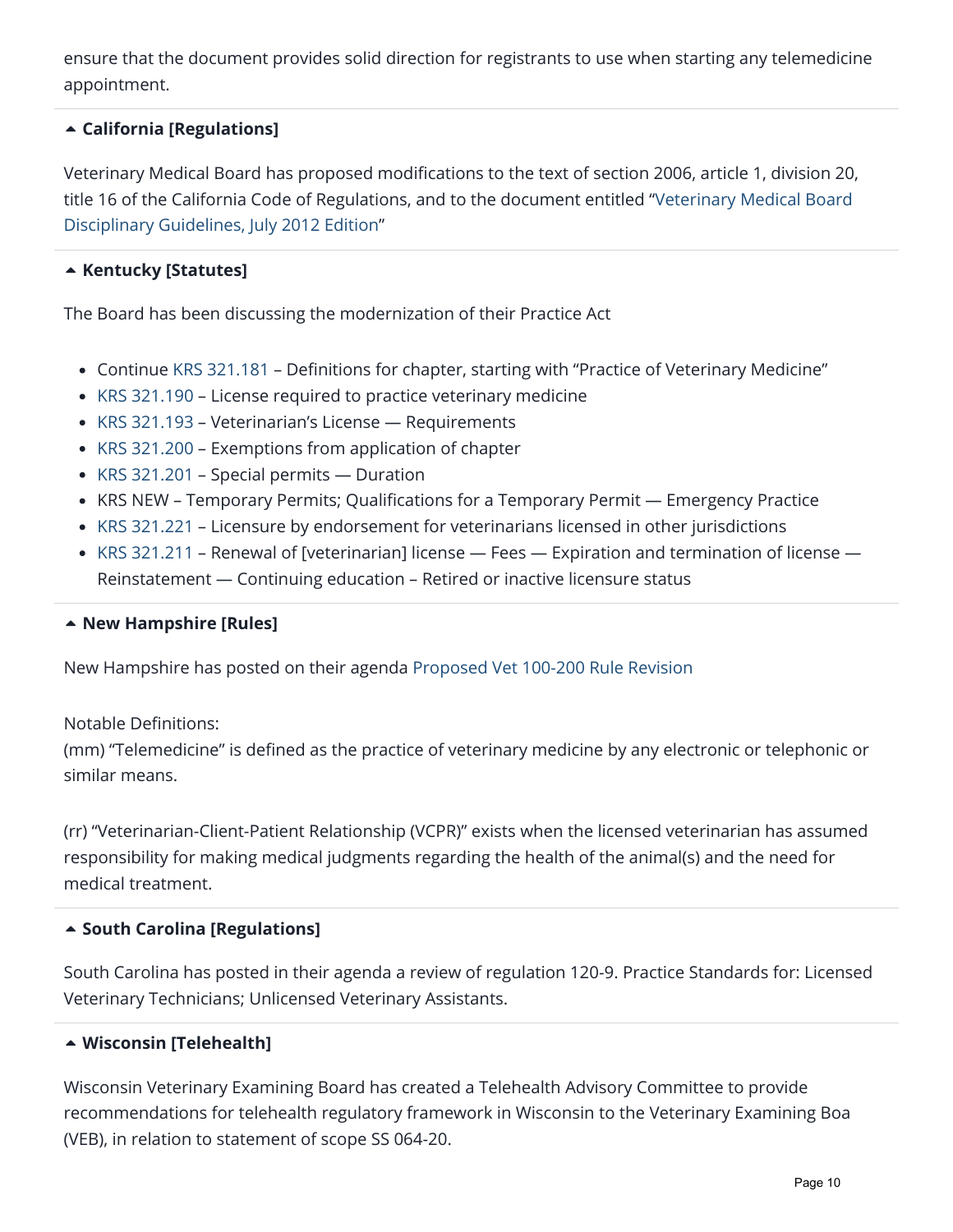The Telehealth Advisory Committee is limited to the telehealth portion of statement of scope.

The VEB's rule proposal must comply with existing state statutes, and recommendations from the Telehealth Committee should also comply with existing state statutes.

The Board will take the information from the Committee and determine what to include in the initial hearing draft.

Staff anticipate bringing the hearing draft to the Board for approval in July. The public hearing and comment period would likely be in late August or early September.

Key sections relevant to the discussion of telehealth:

89. 89.02 (6) – the definition of the "practice of veterinary medicine" s. 89.02 (8) – the definition of the "veterinarian-client-patient relationship" s. 89.068 (1) (c) – prescribing, dispensing, and administering requirement

## 4. VMA Updates

#### <span id="page-10-0"></span>**[Connecticut \[CBD\]](https://aavsbmemberservices.org/june-2021-report/)**

[CVMA](https://ctvet.org/about/news-events) Connecticut explicitly allows the sale of CBD hemp products following the enactment of Public Act 19-3 last month. This means that Hemp products for animals that do not claim to treat a medical condition or that are not in animal feed, are legal in Connecticut. For more details [click here.](http://r20.rs6.net/tn.jsp?f=001LyZUHX_nTRhveFCom11nwRKILfKyjckG1QQYwvkQfhQmFXWL-cbqSfjr9JWSM4gfZfWMoWQO-RlDI03RrEc3SCfZR9IbPDwgsst0ShYdiaB8O2B1zUnGQu6VLd8bCwnZdgGOI6NWOt0uH9g82hx_uqzTuLT-mmShSBCEDTfz6tj0TYwsedBPgq9Gaufdz8GGiM69Okvb_TKglW_VWxg1tLisi-Nv7QICZ-TrI8N4YF8=&c=Dr5MNxvilH0sKG5U64NtPj_NImNNPjoAOWxrsZ4fk6ib3A55df3gjA==&ch=x6KYXR_G6UtcJuwcGsOBA8RpgMpMAFS_q8YnHp84GXEwP19LJUHERg==)

The direct link is[https://portal.ct.gov/-/media/DCP/Hemp/CBD-HempFAQs\\_DCP.pdf](http://r20.rs6.net/tn.jsp?f=001LyZUHX_nTRhveFCom11nwRKILfKyjckG1QQYwvkQfhQmFXWL-cbqSfjr9JWSM4gfZfWMoWQO-RlDI03RrEc3SCfZR9IbPDwgsst0ShYdiaB8O2B1zUnGQu6VLd8bCwnZdgGOI6NWOt0uH9g82hx_uqzTuLT-mmShSBCEDTfz6tj0TYwsedBPgq9Gaufdz8GGiM69Okvb_TKglW_VWxg1tLisi-Nv7QICZ-TrI8N4YF8=&c=Dr5MNxvilH0sKG5U64NtPj_NImNNPjoAOWxrsZ4fk6ib3A55df3gjA==&ch=x6KYXR_G6UtcJuwcGsOBA8RpgMpMAFS_q8YnHp84GXEwP19LJUHERg==)

#### **[Saskatchewan \[Bylaws Policy\]](https://aavsbmemberservices.org/june-2021-report/)**

A new policy for proposing changes to bylaws can be viewed [here](https://mcusercontent.com/400f9e7e8e46522ad65005647/files/6e3a1d7a-8f29-4b79-a9e7-4ee372e1c171/Bylaw_Notice_for_E_News.01.pdf); Proposed amendments to bylaws were due June 20, 2021.

#### **[Washington \[Telemedicine\]](https://aavsbmemberservices.org/june-2021-report/)**

[WSVMA](https://wsvma.org/newswire/) (06/07) There is a new state training requirement for healthcare providers, including veterinarians, that use telemedicine in their practice. The deadline to complete it is June 30, 2021. For the purposes of this training, "telemedicine" does not include the use of audio-only telephone, facsimile, text, or email, but if you use